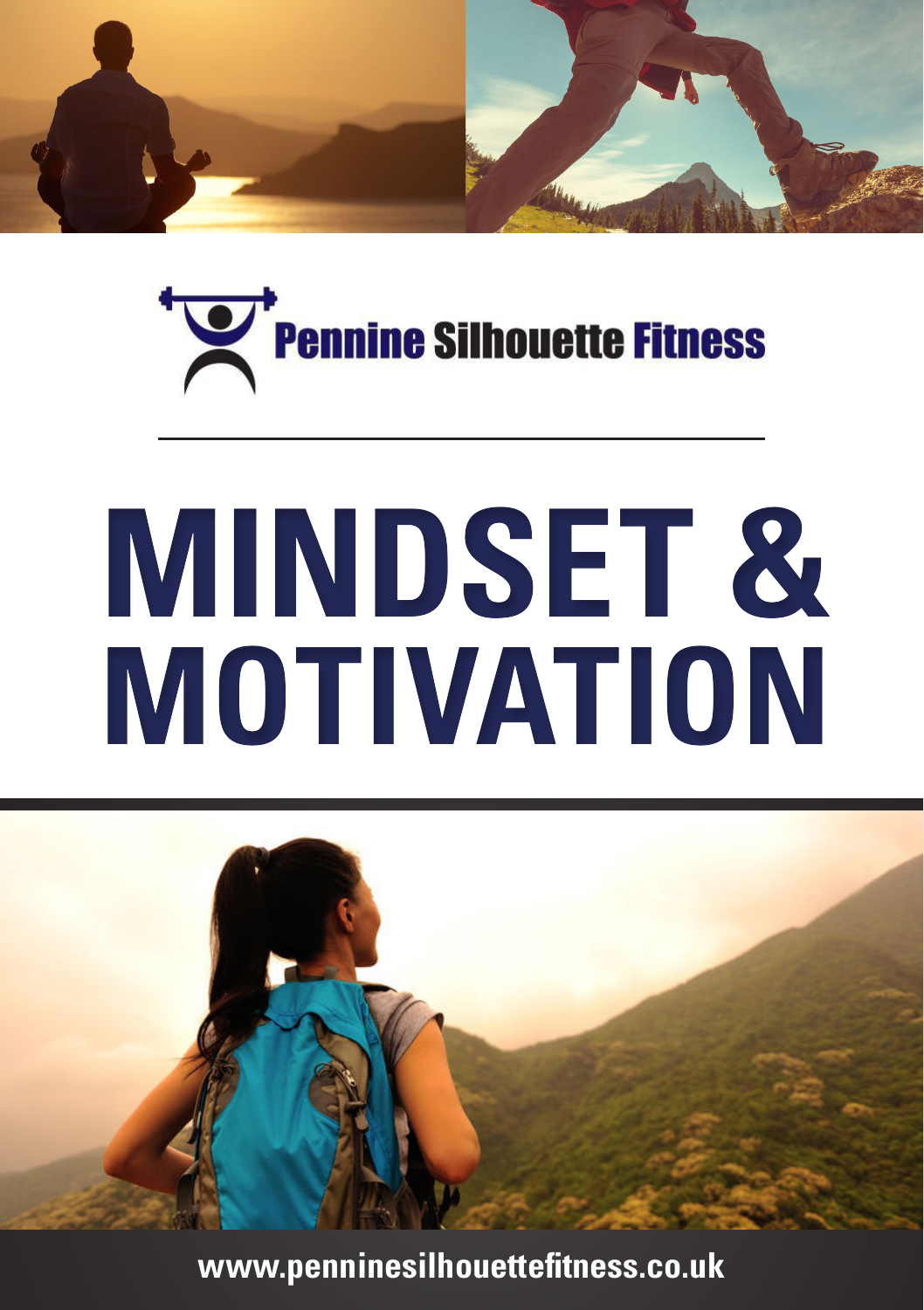

#### I recommend you use a diary alongside this workbook to complete the exercises

© Copyright 2017 Pennine Silhouette Fitness

All rights reserved. No part of this book may be reproduced, stored in a retrieval system or transmitted in any form or means whatsoever without the prior consent and written permission of the author.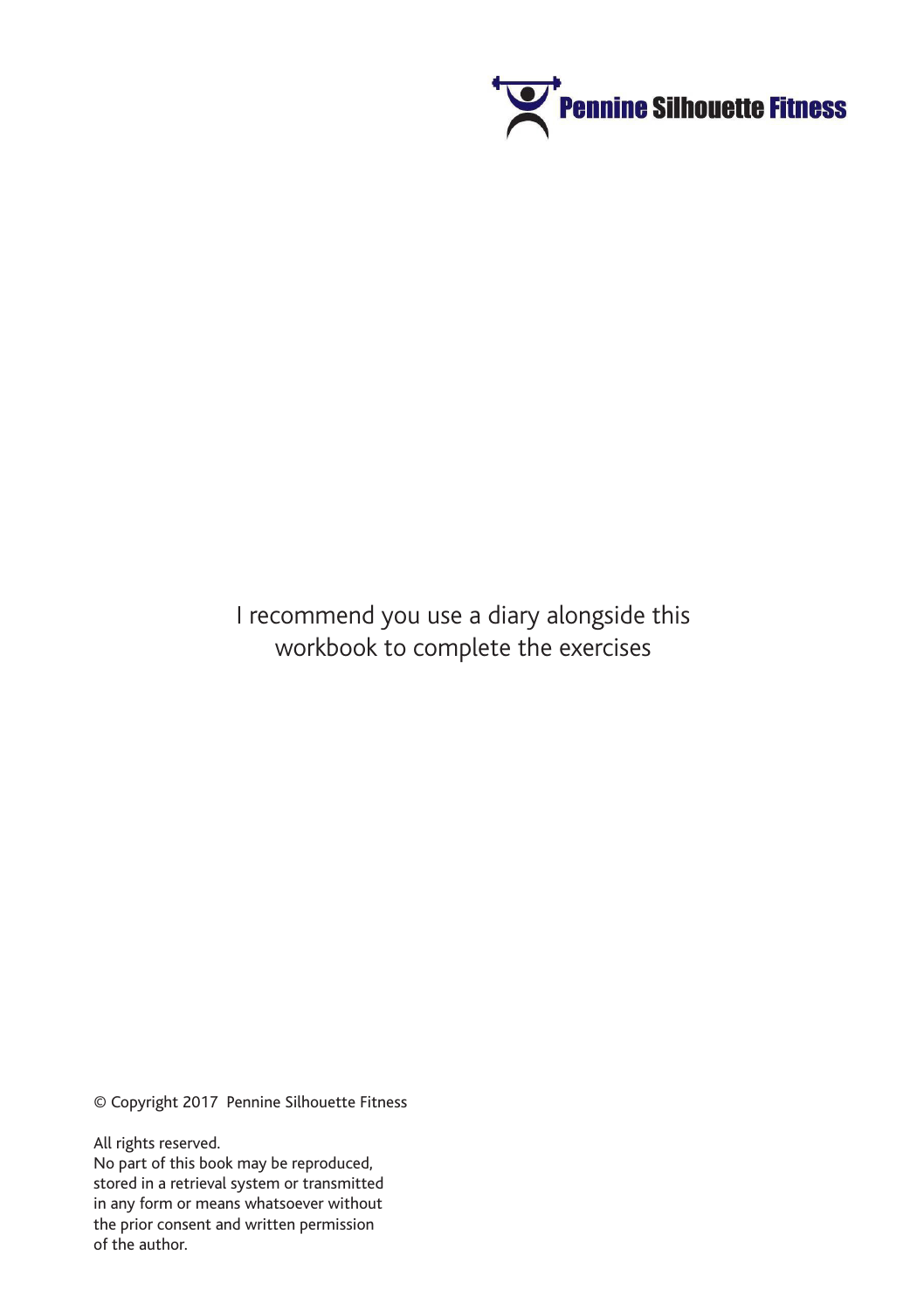



If we want to become good at things in life, we tend to have to work for it. When it comes to building a strong mindset, this too takes practice and effort. Understand that it's not something you were born with, but rather it is something you must grow yourself, through deliberate practice.

Building a strong mindset takes time and effort. It will require your self-discipline and perseverance to keep pushing, even when things may just seem too hard.

On the following pages are some exercises to get you on the right path to building a strong mindset. For example, creating affirmations and setting goals.

I wish you all the best on your journey.

To your success,

Leigh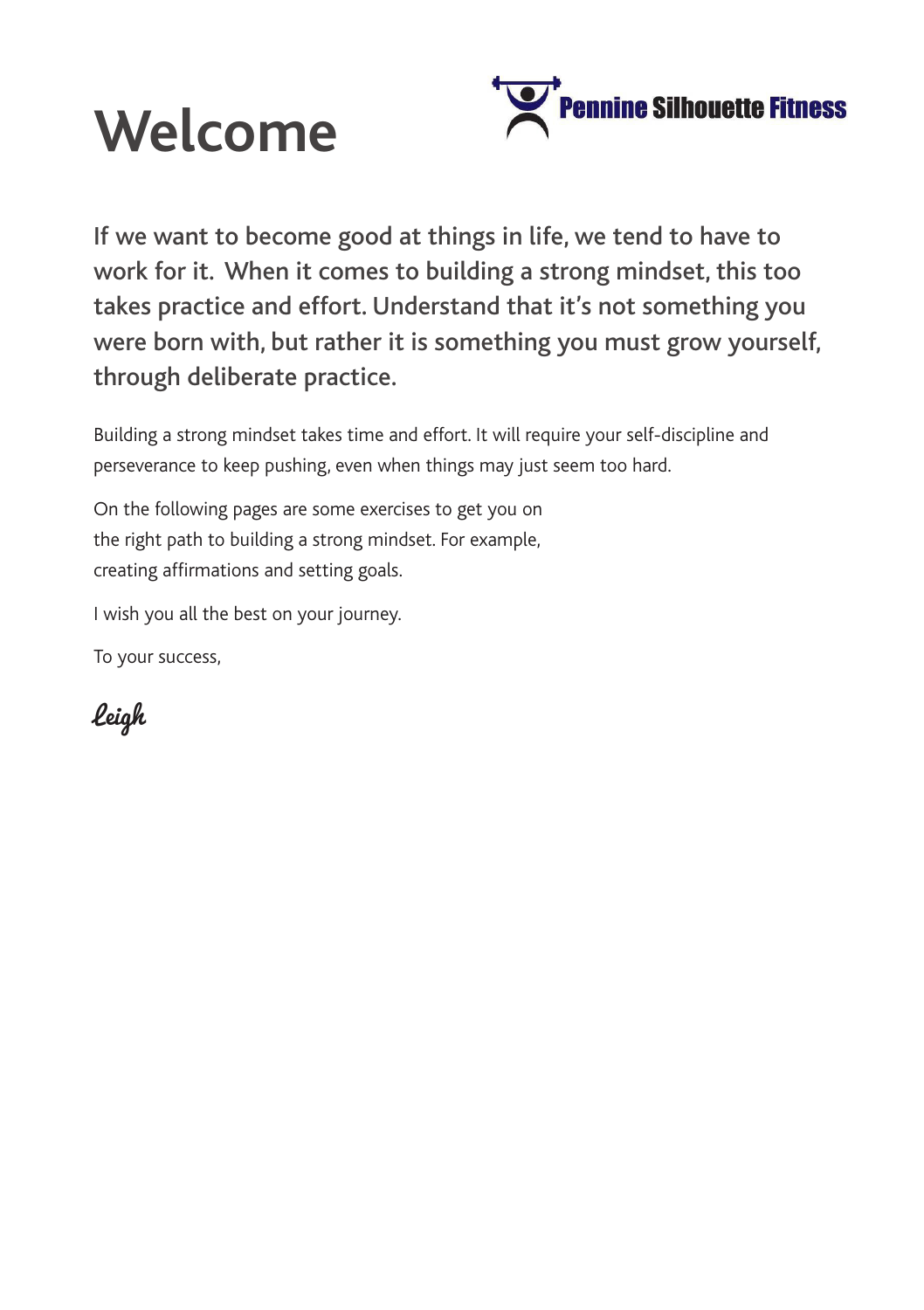



#### **Leigh Helliwell**

**[www.penninesilhouettefitness.co.uk](http://www.penninesilhouettefitness.co.uk)**

Email **Penninesilhouettefitness@gmail.com**

Tel Leigh: **07979006402**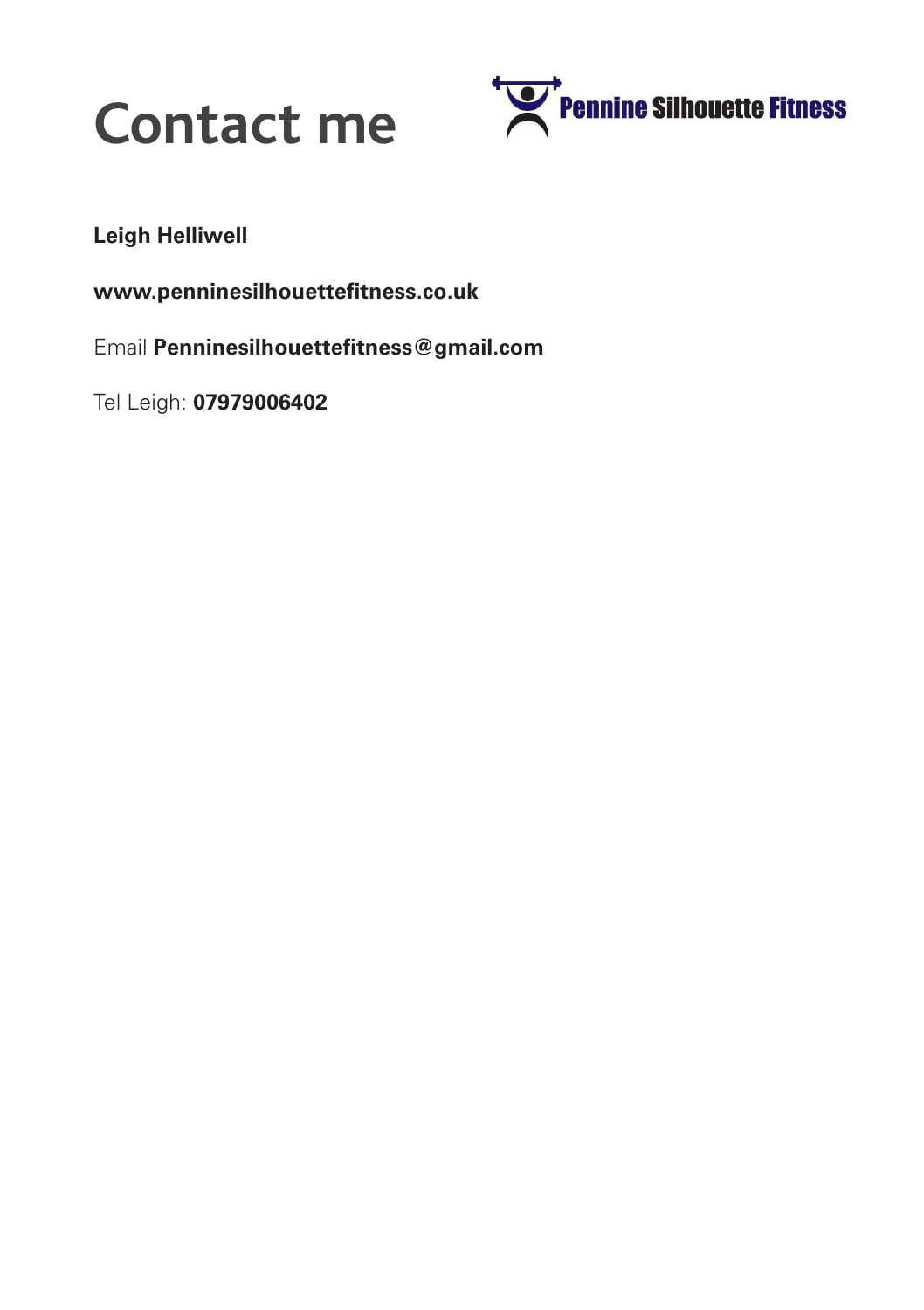# **Mindset & Motivation**



#### **My goal for you is the same goal that I had for myself when I set out on my journey… To create a sustainable lifestyle that enables you to look and feel good.**

Many people make a decision to change based on things that they are having some dissatisfaction with. For example, many people are fed up with the excess body fat they have accumulated, they've had enough of feeling sluggish and tired, they are unhappy with feeling self-conscious, they feel stuck in a rut.

We might call this **"away from motivation"**, because these are all things that people generally want to move away from in life.

"Away from motivation" is very powerful because it is usually the thing that gets us to take action and to get us started.

At one time in my life, I was so fed up with being unfit, unhealthy and the ever-growing fat that was accumulating on my body that I just had to do something about it. It was that decision to take action and become fitter and healthier that eventually led to me becoming a qualified Personal Trainer.

Another way in which we are motivated is by being drawn towards the things we do want in our lives. In this case, a leaner, stronger, healthier body, more energy and vitality. Not only those things but what those things will allow us to do in life, how they will improve our lives.

For example, people have been able to start up their own businesses, gain promotions at work, feel confident in swimwear on holiday, attract a partner and even enter sporting competitions as a result of the increased confidence, self-esteem and new found energy they gained through the process of transforming their bodies.

We might call this **"towards motivation"**, because we are driven forwards towards the things that we desire in life.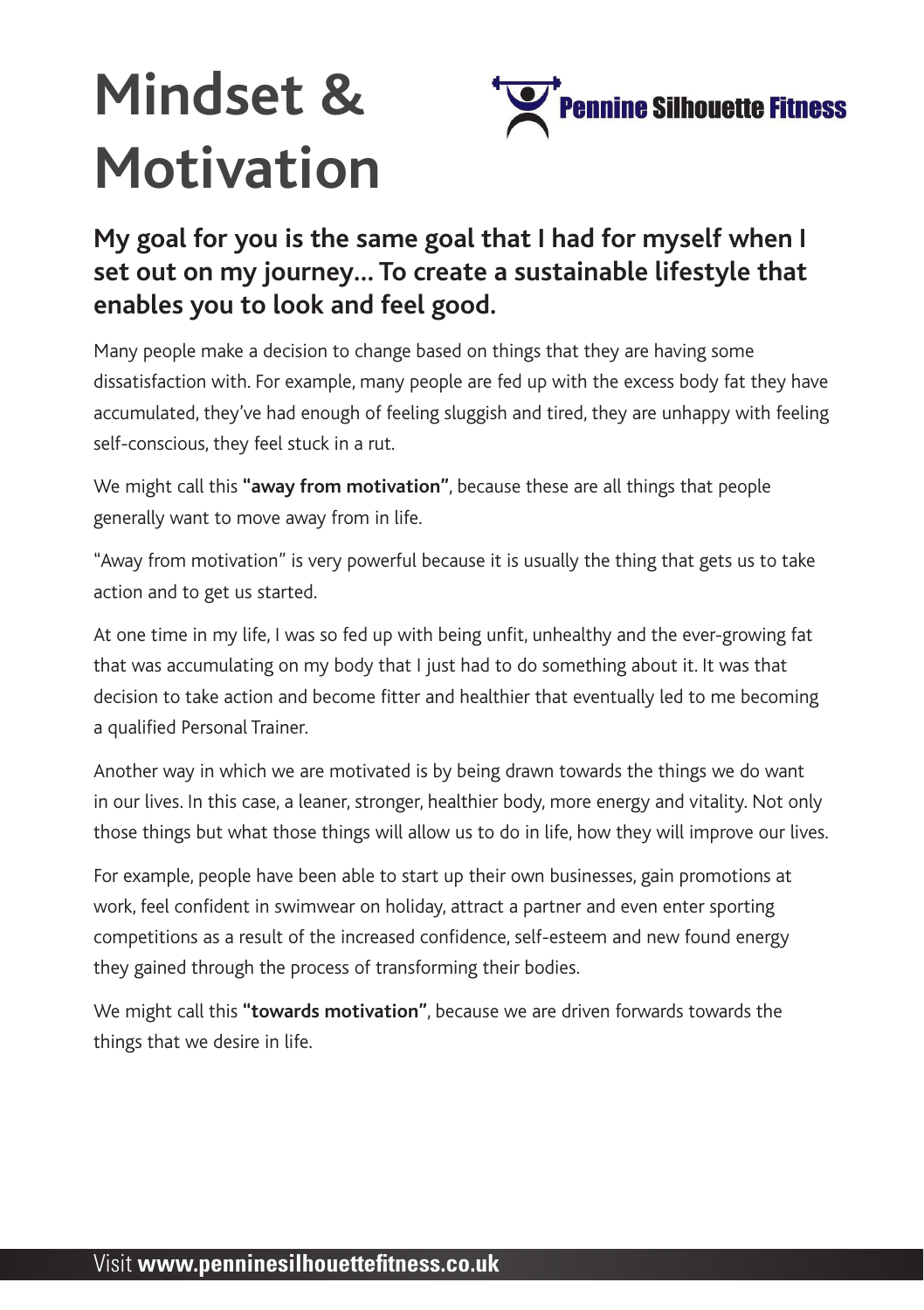

So if the "away from motivation" is what gets us started, it's the "towards motivation" that keeps us going.

It's really important that we get clear about what we want in our lives, the easiest way to do this is to complete the AWAY & TOWARDS exercise.

This will take less than 5 minutes and will really give you clarity on the outcomes that you are looking to achieve from this programme.

#### **Away from Towards Exercise**

| Away | <b>Towards</b> |
|------|----------------|
|      |                |
|      |                |
|      |                |
|      |                |
|      |                |
|      |                |
|      |                |
|      |                |
|      |                |
|      |                |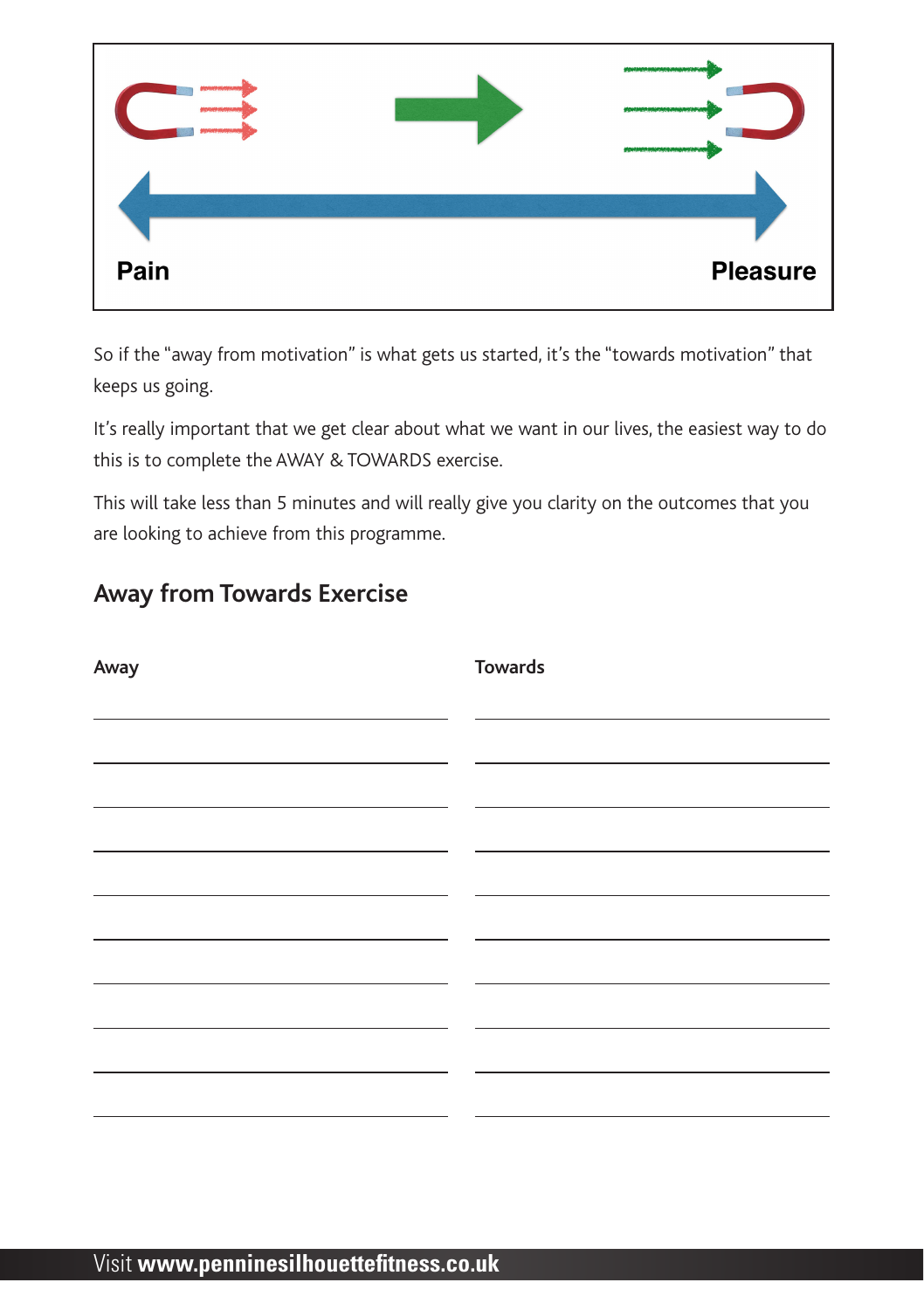#### **My Future Self Mental Exercise**

This exercise, repeated often is one of the most powerful ways in which you can use the power of your imagination to help you make your desires become a reality.

90% of our behaviours are driven by the subconscious mind and this exercise is designed to make an impression on the subconscious so that our behaviours become more automatic and in alignment with our goal of transforming our bodies.

Start by finding a comfortable place where you will not be disturbed for 10-15 minutes. Some people like to lie down and others like to sit in a comfortable chair. The more you complete this exercise, the more easily you will be able to complete this exercise almost anywhere. I used to complete this exercise in my car during my lunch break.

Because this exercise uses breathing and relaxation techniques, it has additional health benefits. We will be covering stress in a later module but for now, we can say that stress can be detrimental to health and body composition. This exercise will help you to relax, which is an important aspect of managing stress levels.

Read the following through first and then do the exercises on the next page.

Start by closing your eyes. Then begin to focus your attention on your breathing. It does not matter whether you breathe through your nose or your mouth, just find whatever is comfortable for you.

Notice if you are breathing from your chest or your diaphragm, if you are breathing from your chest, start to breathe more diaphragmatically, feeling the belly expand and contract as you breathe. You may find that by doing this you have automatically released tension from your shoulders and that they have dropped, now is a good time to consciously let go of tension in your shoulders and neck and allow your shoulders to drop, notice how good it feels to let go of any tension.

Now bring back your attention to your breathing, to the in breath and the out breath, to the rise and fall that happens all by itself. Just stay with your focus entirely on your breath for a moment while the sounds play in the background.

Now take some deeper breaths, breathe in slowly and deeply from the belly and as your lungs expand, you feel your chest expand, breathe in for a count of 5 and breathe out for a count of 7, as you breathe out feel your shoulders relax down each time. Complete this deep breathing cycle 6 times while the sounds play in the background.

Now you are nicely relaxed, it's time to think about or visualise what you are working towards.

#### **tel** Visit **[www.penninesilhouettefitness.co.uk](http://www.penninesilhouettefitness.co.uk)**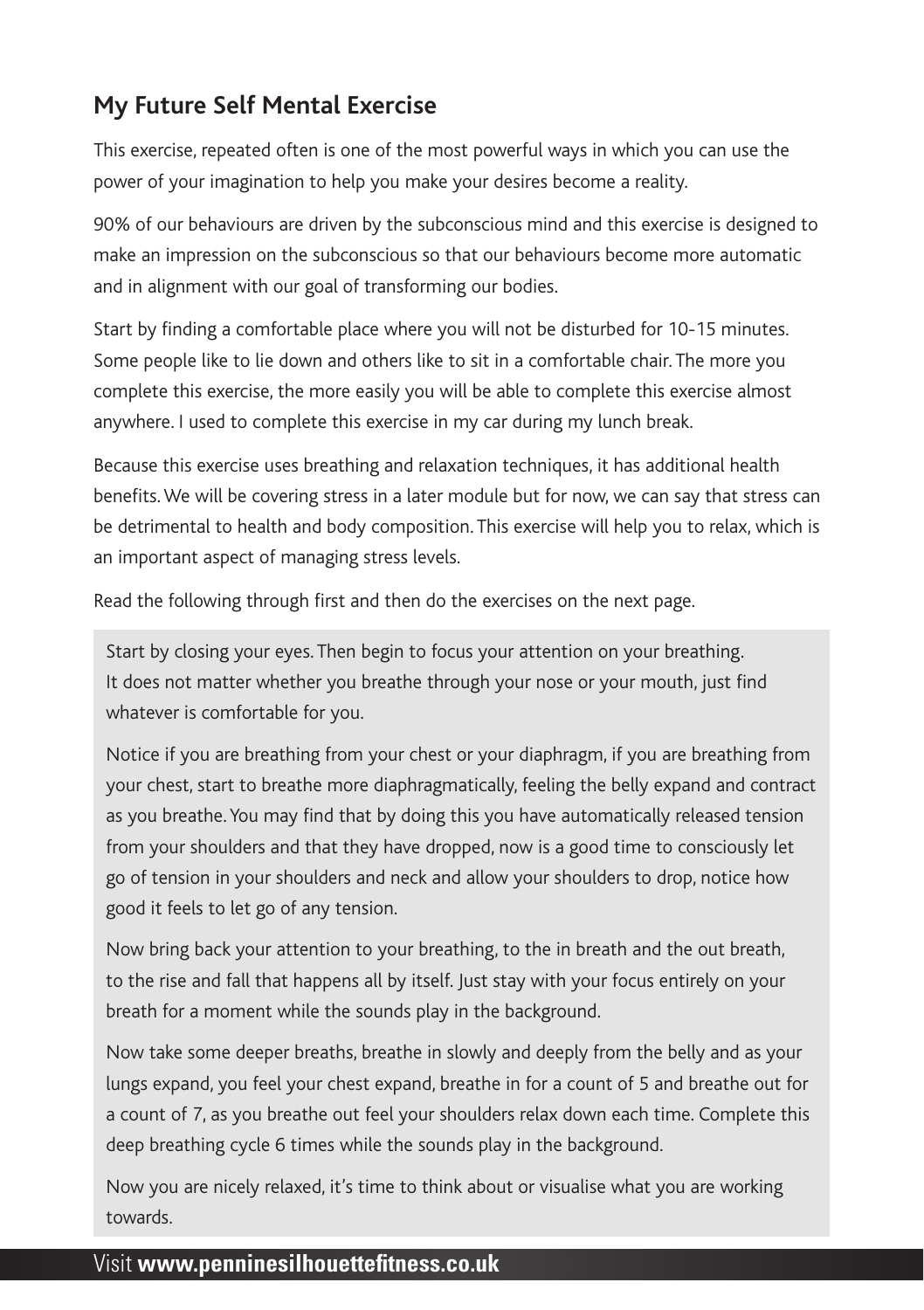Those things that we wrote down in the Towards column in the motivation exercise, what were they?

It might have been to attain your ideal physique, to feel energised, to look better, to have more confidence, to attract a partner, to be more attractive to your partner, to love and be kinder to yourself more often, to be healthier.

Whatever those things are for you.

You can imagine yourself having those qualities in whatever way comes naturally to you.

Some people develop a clear image of what all this looks like, some people gain a feeling of what this will be like. Everyone's imagination is unique and so there is no right or wrong way to do this.

The main thing is that we are in a relaxed state and think about and can identify with our goals, and what we want to achieve. The more you repeat this exercise, the better you will become at doing this.

The more you focus on exactly what you want, getting a picture or a feeling of this, the more confidence you can have and the more you can trust yourself to make the right choices, and the more you find yourself increasingly able to cope more confidently with any situation in everyday life.

In fact, the more you think about what you want, the more excited you become and the more you enjoy doing the things that will propel you towards what you want.

Okay, so now we are going to bring our focus back to our breathing.

Just taking some deep breaths in and out.

We can start to bring our attention back to the here and now.

Bringing to our awareness our surroundings.

And opening our eyes.

Becoming fully alert, feeling fully refreshed in both body and mind, energised and motivated - fully capable of proceeding here with all due care and attention.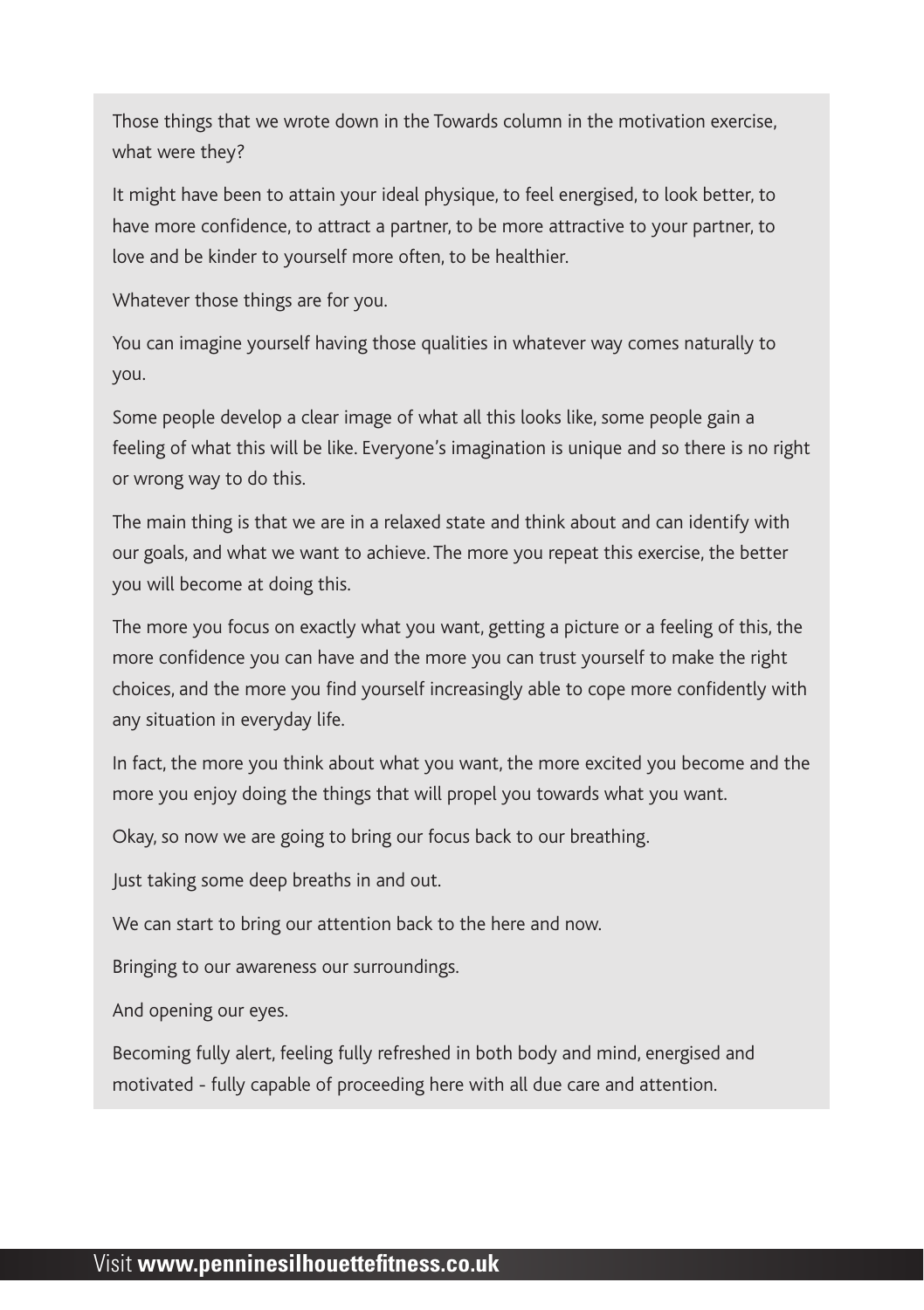



#### **Exercise:**

**What do you want?** (try to be as specific as possible)

#### **Why do you want it?**

e.g. To look good in the clothes I want to wear, to have more energy to play with my kids, to feel more confident / have greater self esteem in my personal and professional life, to attract a new partner / to be attractive to my partner

| <b>Contract</b>                              |                                                                                                                                                                                                      |
|----------------------------------------------|------------------------------------------------------------------------------------------------------------------------------------------------------------------------------------------------------|
| be able to maintain for the rest of my life. | make a<br>commitment now, to positively change my health, the shape<br>of my body, my attitude towards food and my education of<br>what it takes to make this transformation a lifestyle that I will |
| Signed                                       |                                                                                                                                                                                                      |

#### **tel** Visit **[www.penninesilhouettefitness.co.uk](http://www.penninesilhouettefitness.co.uk)**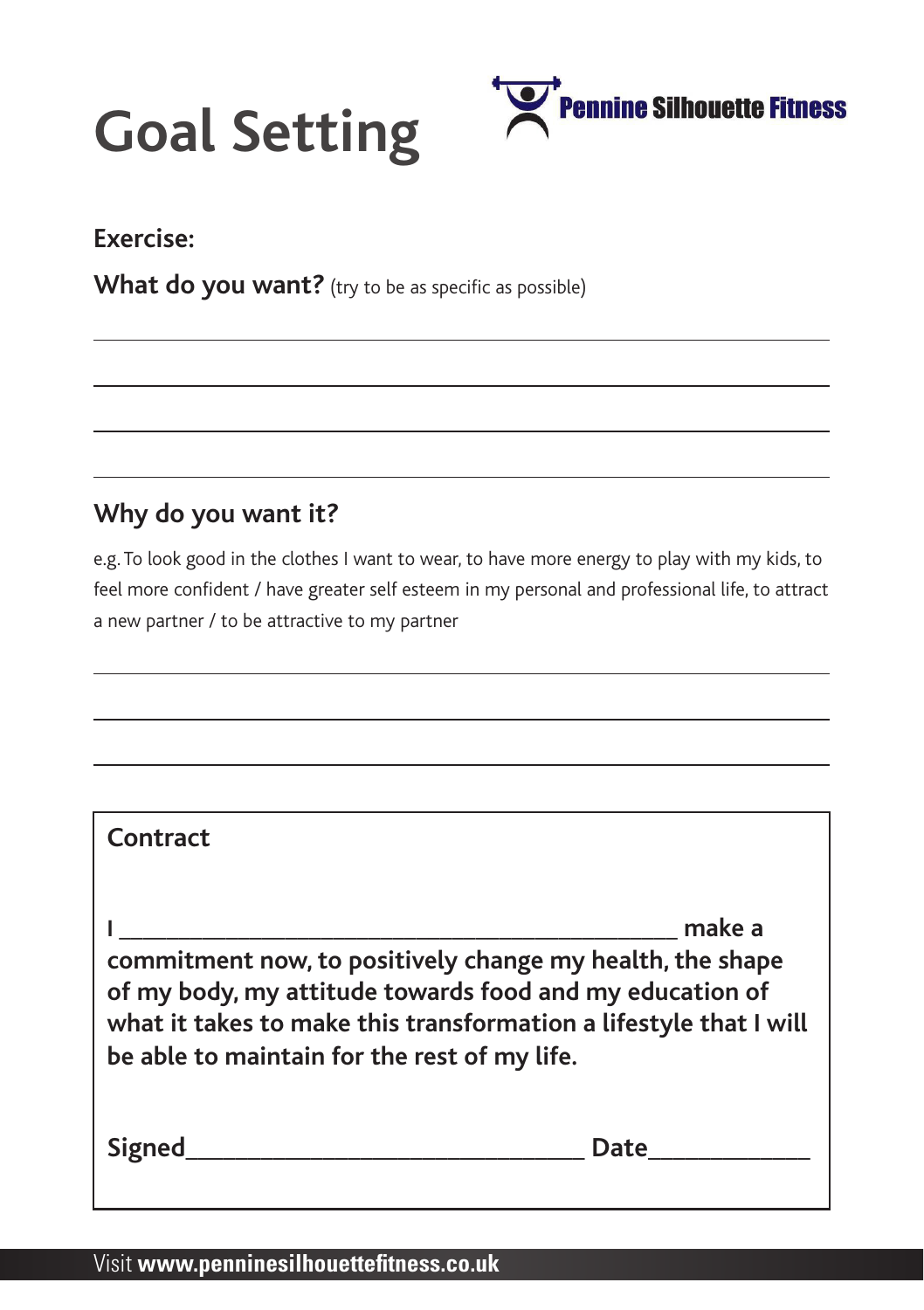#### **SETTING GOALS**

Goal setting is shown by research to be one of the easiest ways to increase motivation and enhance performance (Locke and Latham, Univ. of Maryland).

The more specific the goal the better. For example, you might want to make your goal time based and set a date for reaching that goal.

#### **My goal is to...**

e.g. Fit into my wedding dress, be a dress size smaller, get a work promotion, develop a better shape, feel more confident, have more energy.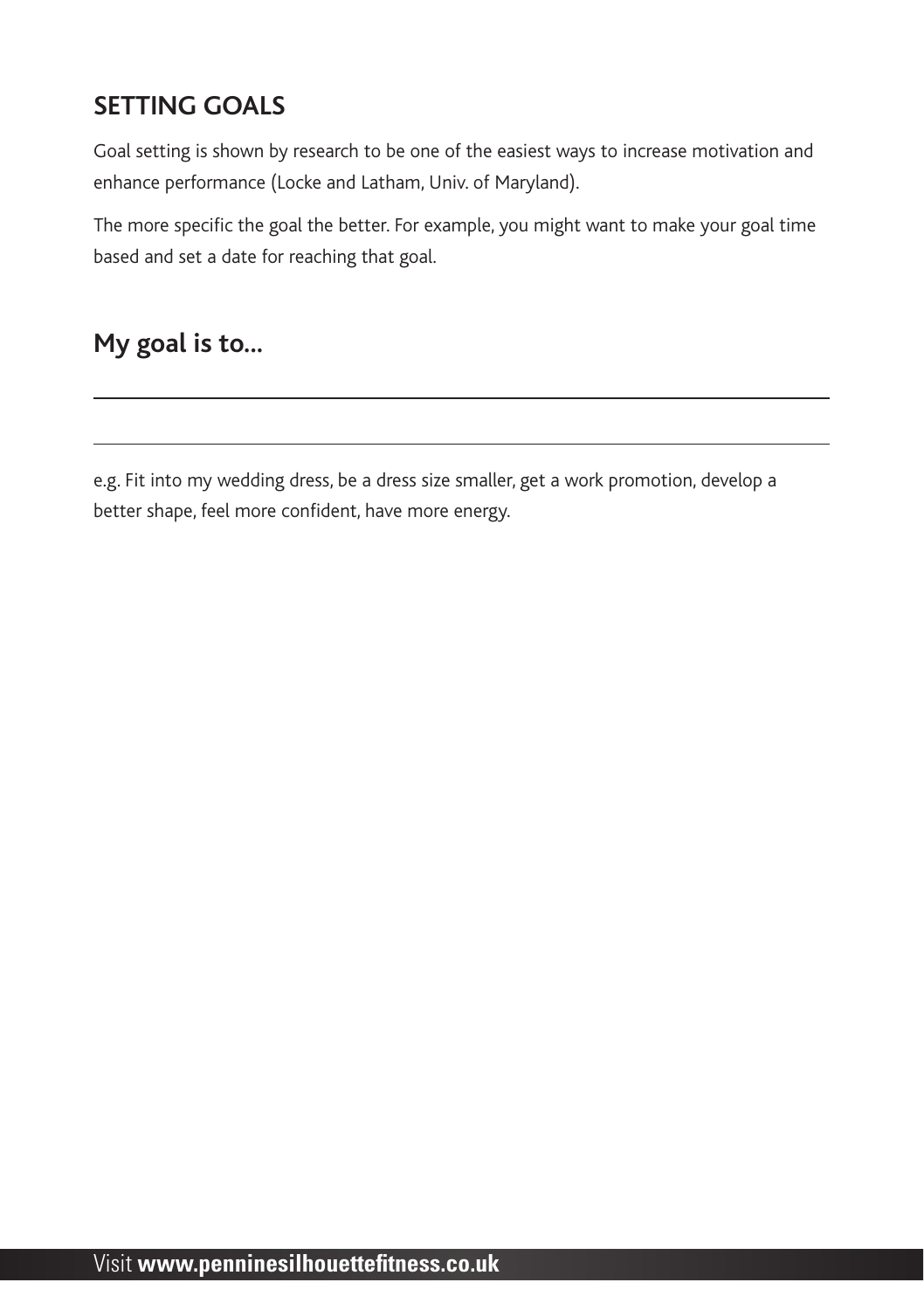## **Mindset habits**



#### **Use evenings as a chance to reflect and recharge, ready for tomorrow.**

Celebrate your wins every day, no matter how big or small.

It's important to record our positive moments to help us improve our relationship with ourselves and others.

This habit can also encourage us to feel grateful for the events of our day.

#### **What went well today?**

When we focus on positive thoughts, there is less room for negative thoughts.

This can actually help improve our sleep quality as we are less likely to wake up during the night with worries and niggles.

#### **Are there any things that didn't go so well today?**

Reflect on these things - you can always aim to improve on this next time.

Don't beat yourself up :-)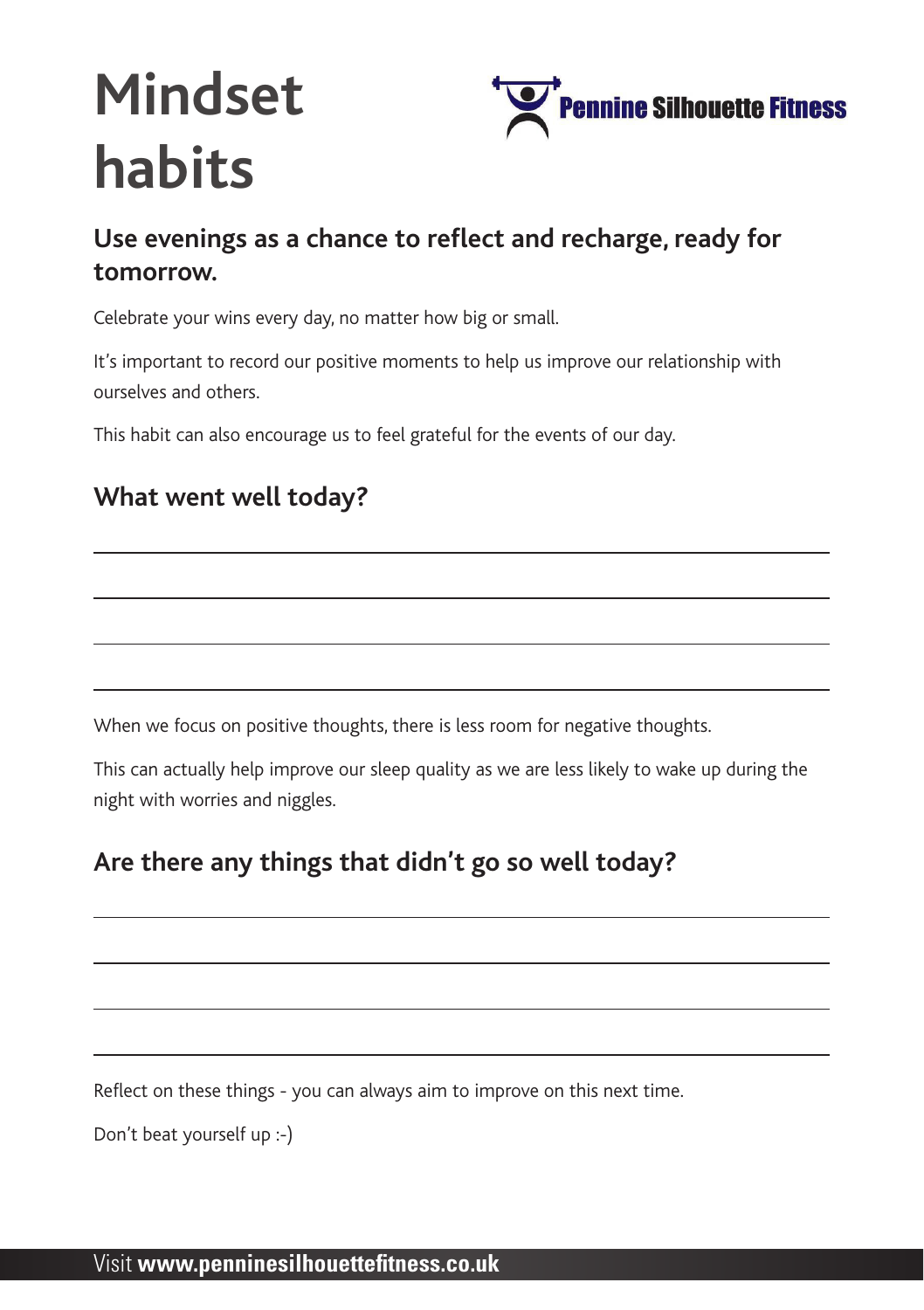#### **If you encounter the same problem tomorrow is there anything you can do to bring about a better outcome?**

This exercise will help you consider problems and actionable solutions.

#### **Exercising gratitude...**

What 3 things can you be grateful for today?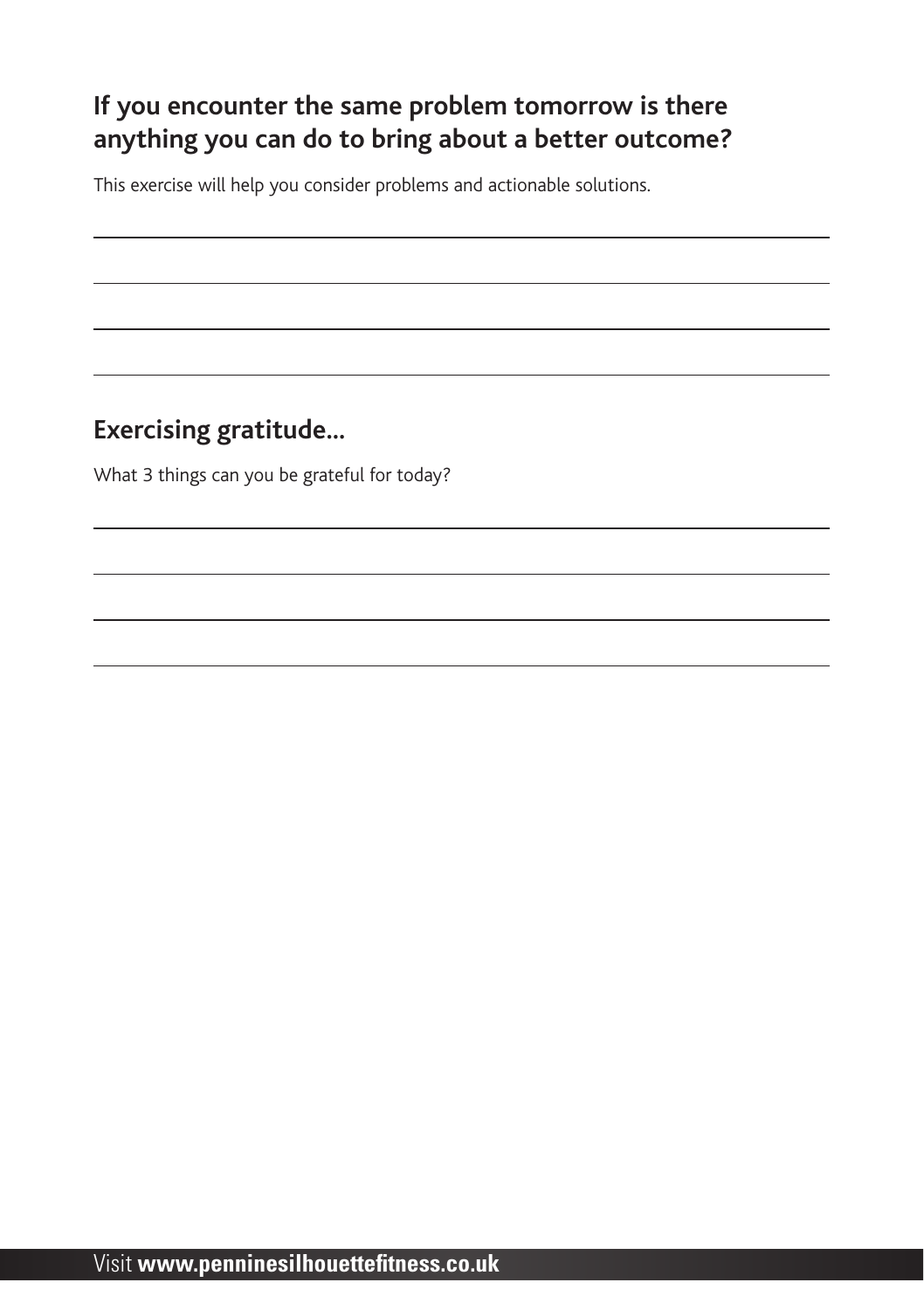## **Breaking ennine Silhouette Fitness things down**

#### **When we have a big goal ahead of us it can often look like a monstrous mountain to climb.**

This can result in feelings of overwhelm, fear and frustration. Before we know it, we've ditched the goal completely.

The easiest way to avoid this happening is to break down the goal into a series of smaller milestones.

e.g. Sarah's goal is to lose 2 stone for her wedding in 3 months time. She breaks down her goal into 3 pieces... Each month she aims to lose around 9 - 10 lbs.

However, this milestone still looks a little bit scary to Sarah. Although she wants a challenge to stretch herself, she needs to balance this with being realistic.

She decides to break the milestone further into even smaller chunks (or 'mini milestones'). Every fortnight she aims to lose 5 lbs. This looks much more manageable to Sarah than the larger milestone she created.

Start now and set your goal and milestones.

If you feel you can achieve the goal with less (larger/less frequent) milestones then go for it!

If you prefer more (smaller/more frequent) milestones then that's fine. We are all individuals and respond in our own way.

It's useful to have a big goal to aim for to get you motivated and excited but then you also need the little goals to keep you focused on daily / weekly actions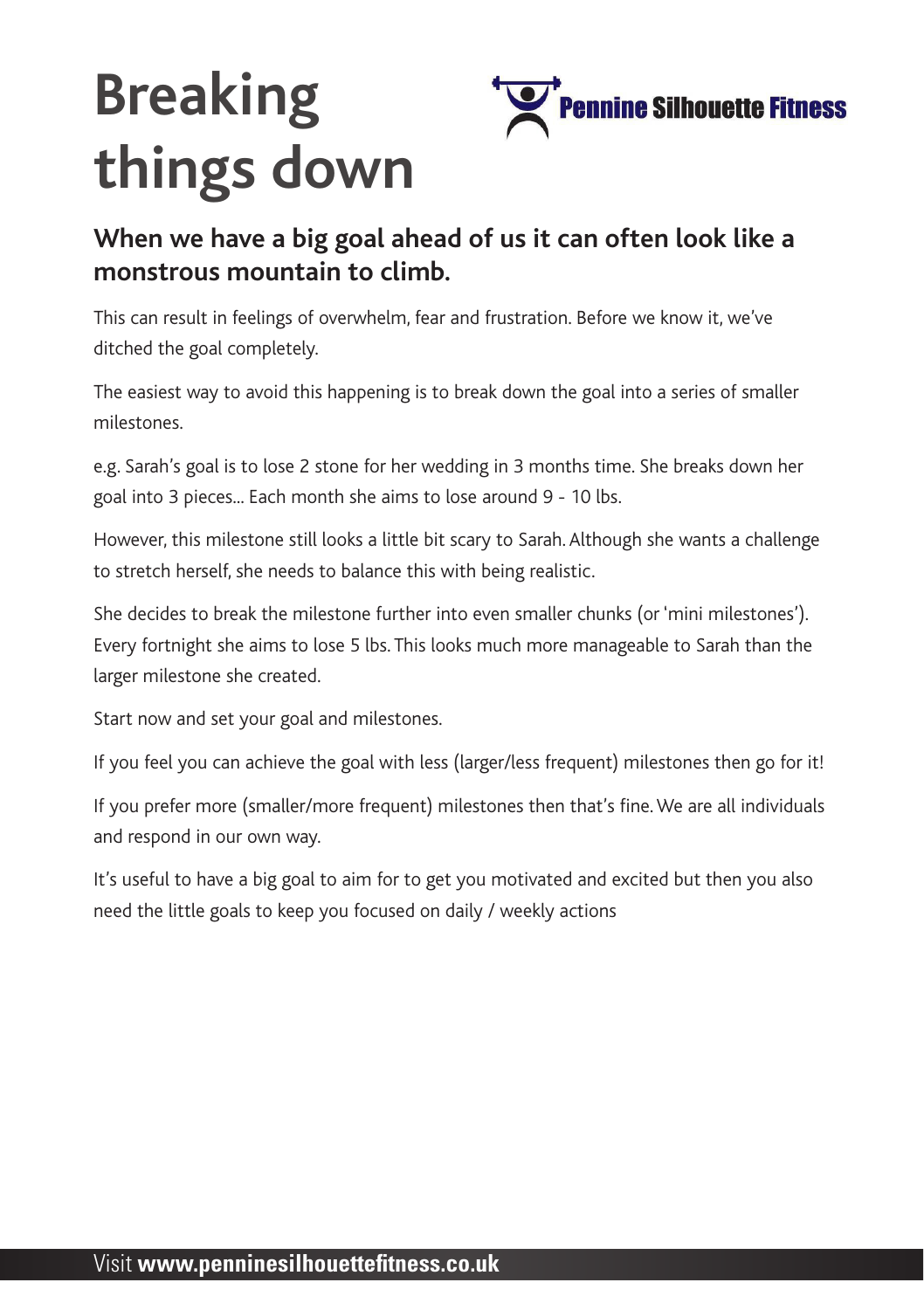### **(optional):**

|            |           | Mini milestone |
|------------|-----------|----------------|
|            | Milestone |                |
|            |           | Mini milestone |
| My<br>Goal | Milestone |                |
|            |           | Mini milestone |
|            | Milestone |                |
|            |           | Mini milestone |
|            |           |                |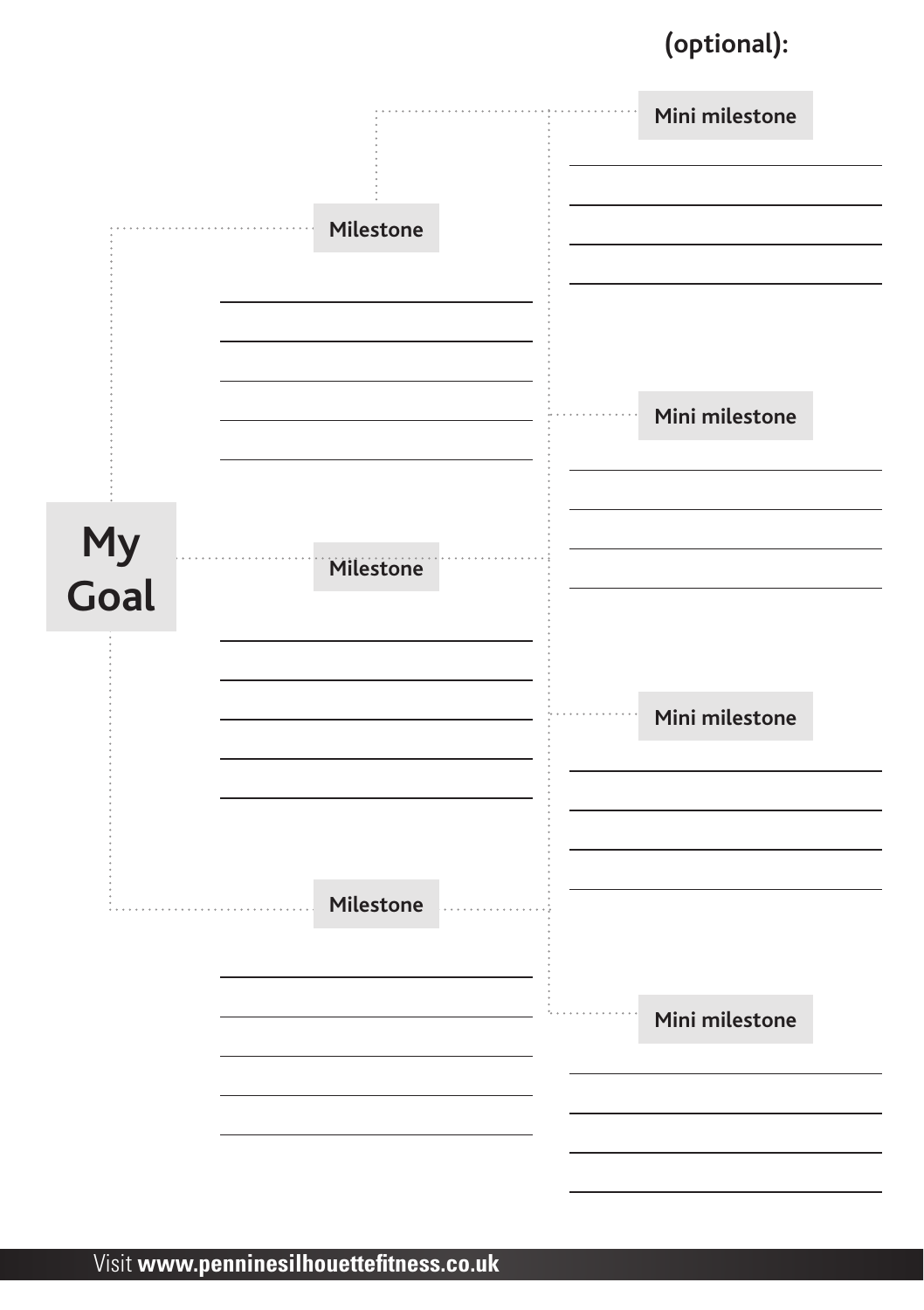



**Consistent daily action will help you reach your goals.** 

#### **It doesn't matter how small the action is... over time, the actions will add up!**

e.g. Sarah does 10 press ups when she gets out of bed in the morning.

Lea spends 10 minutes in her lunch break learning Spanish.

Jane swaps 30 minutes of her daily Facebook time for a book.

John spends an extra 2 minutes on the Stairmaster each week.

#### **My daily actions**

List as many as you are comfortable with. You can always add more later.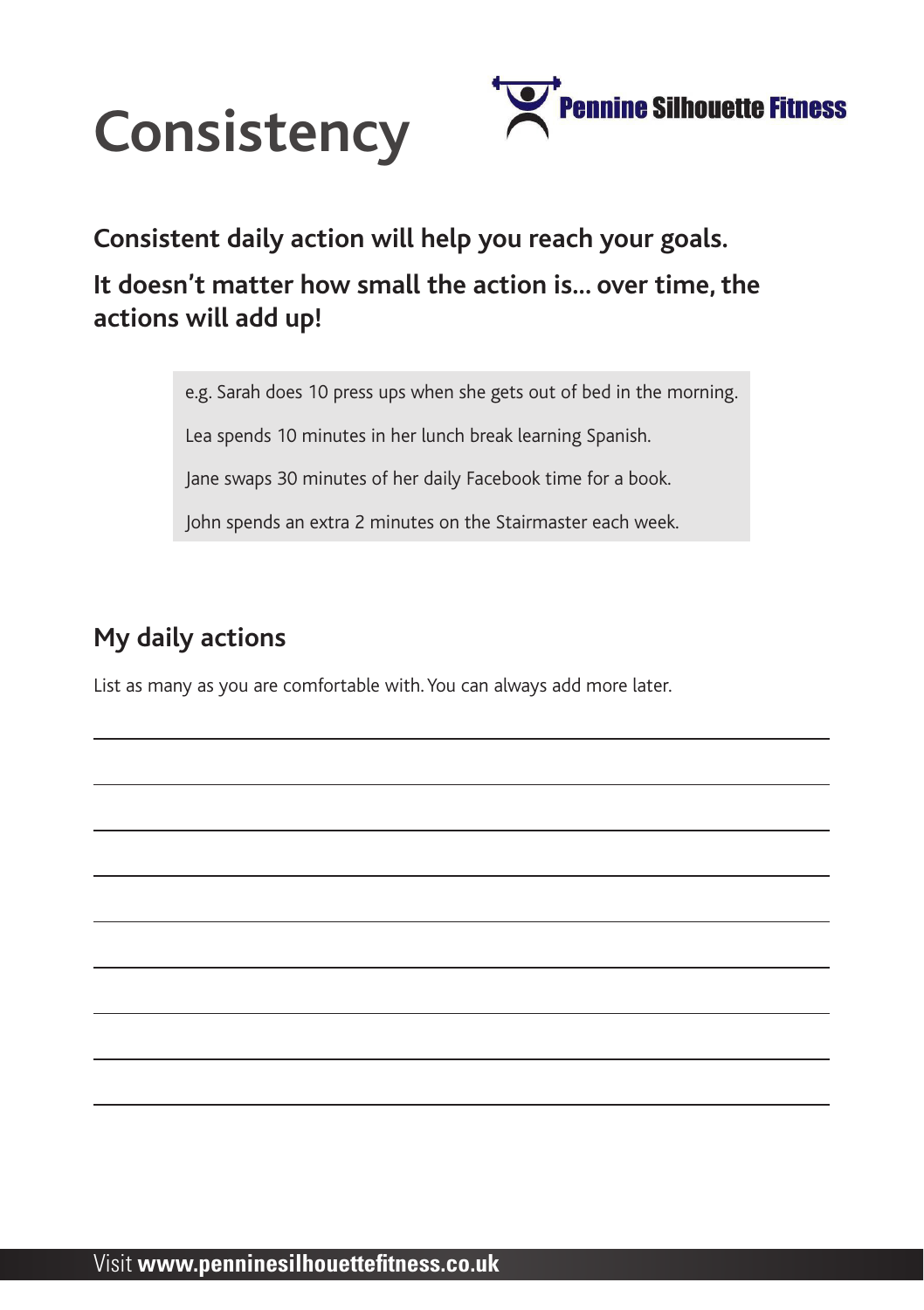



#### **Affirmations are a great way to focus on positivity. They can help us counteract negative thoughts, eliminate negative self-talk and accomplish positive goals.**

e.g. 'I'm no good at cooking" can change to "I'm learning to cook"

"I can't lose weight" can change to "Losing weight is easy for me"

"I'm destined to be single" can change to "I'm ready to meet my soul mate"

#### **1. Identify.**

What negative self talk / beliefs do you recognise? Write down everything that comes to your mind. List on left column on the next page.

#### **2. Create affirmations.**

List on right column next to each negative belief. Write in the present tense. e.g. "I am..." "...going to be"

If the new affirmation feels untrue to you, then you might find it easier to reword it a little to make it believable. e.g. "Losing weight is easy for me" could be reworded to "I am getting better at losing weight"

Avoid using the word "trying". e.g. "I'm trying to lose weight" as it is self-perpetuating.

#### **3. Use the new affirmations.**

You might want to write down your new affirmations and put them somewhere you can see them each day. You could even take a photo of them and have them on your phone. Read your new affirmations from time to time to help reinforce them.